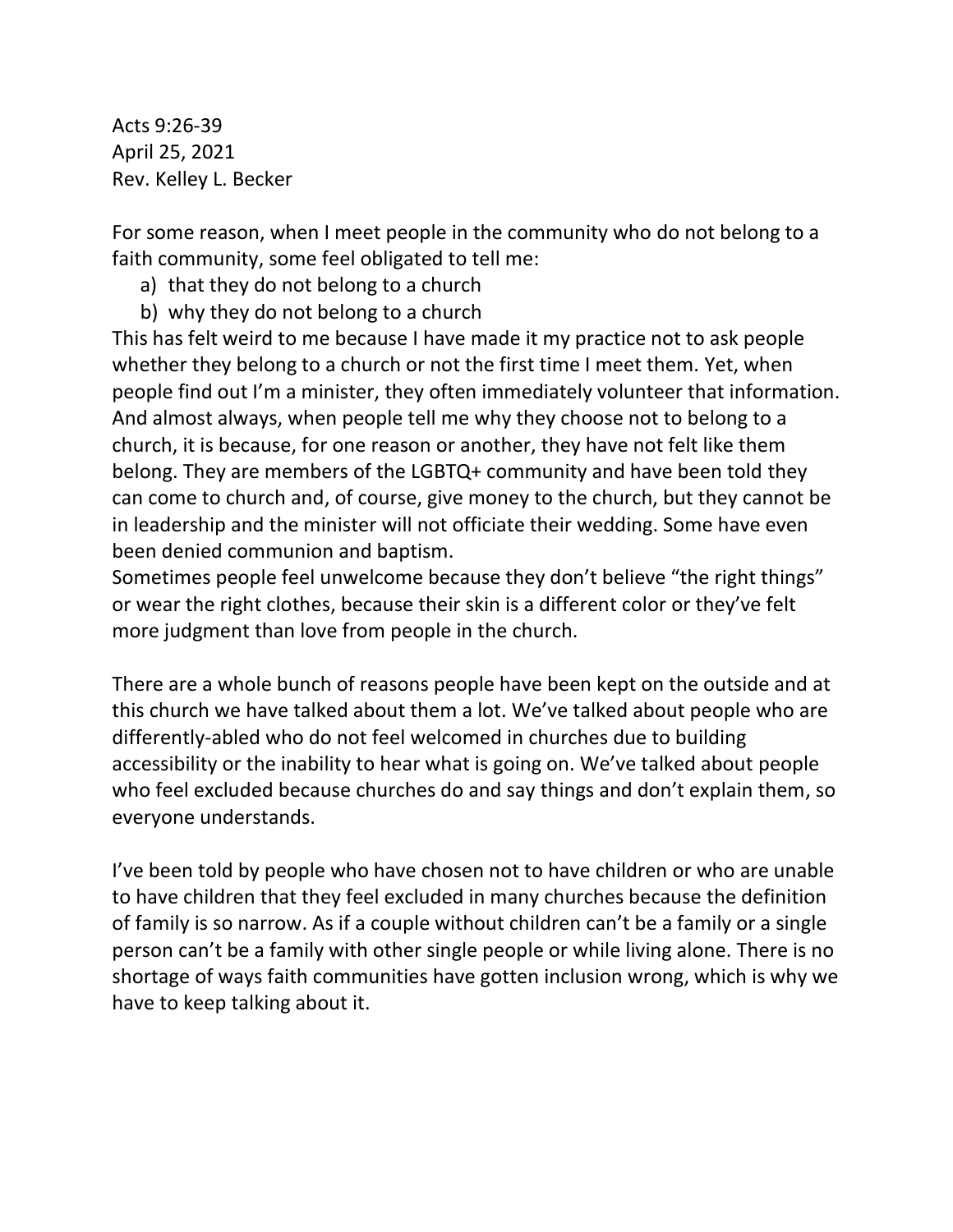Today's text gives us another opportunity to talk about inclusion and about the importance of meeting people where they are, rather than creating barriers to community. This is Acts 8:26-39:

**<sup>26</sup>** Then an angel of the Lord said to Philip, "Get up and go toward the south to the road that goes down from Jerusalem to Gaza." (This is a wilderness road.) **<sup>27</sup>** So he got up and went. Now there was an Ethiopian eunuch, a court official of the Candace, queen of the Ethiopians, in charge of her entire treasury. He had come to Jerusalem to worship **<sup>28</sup>** and was returning home; seated in his chariot, he was reading the prophet Isaiah. **<sup>29</sup>** Then the Spirit said to Philip, "Go over to this chariot and join it." **<sup>30</sup>** So Philip ran up to it and heard him reading the prophet Isaiah. He asked, "Do you understand what you are reading?" **<sup>31</sup>**He replied, "How can I, unless someone guides me?" And he invited Philip to get in and sit beside him. **<sup>32</sup>**Now the passage of the scripture that he was reading was this: "Like a sheep he was led to the slaughter,

and like a lamb silent before its shearer,

so he does not open his mouth.

**<sup>33</sup>** In his humiliation justice was denied him.

Who can describe his generation?

For his life is taken away from the earth."

**<sup>34</sup>** The eunuch asked Philip, "About whom, may I ask you, does the prophet say this, about himself or about someone else?" **<sup>35</sup>** Then Philip began to speak, and starting with this scripture, he proclaimed to him the good news about Jesus. **<sup>36</sup>** As they were going along the road, they came to some water; and the eunuch said, "Look, here is water! What is to prevent me from being baptized?" **<sup>38</sup>**He commanded the chariot to stop, and both of them, Philip and the eunuch, went down into the water, and Philip baptized him. **<sup>39</sup>**When they came up out of the water, the Spirit of the Lord snatched Philip away; the eunuch saw him no more and went on his way rejoicing.

In Acts, the author of Luke continues his story of the good news of Jesus with the sequel, the good news of the Holy Spirit. We think of the Holy Spirit in terms of how God is present in the world. God is here through the Holy Spirit. You may remember Philip from last week's story in Acts 6. He was one of the men appointed, with Stephen, to do the work of caring for the people, specifically, the Greek-speaking widows. Stephen did a lot of talking though and that is what got him into trouble. He talked a lot about the ways of Jesus and some Jewish leaders didn't like that.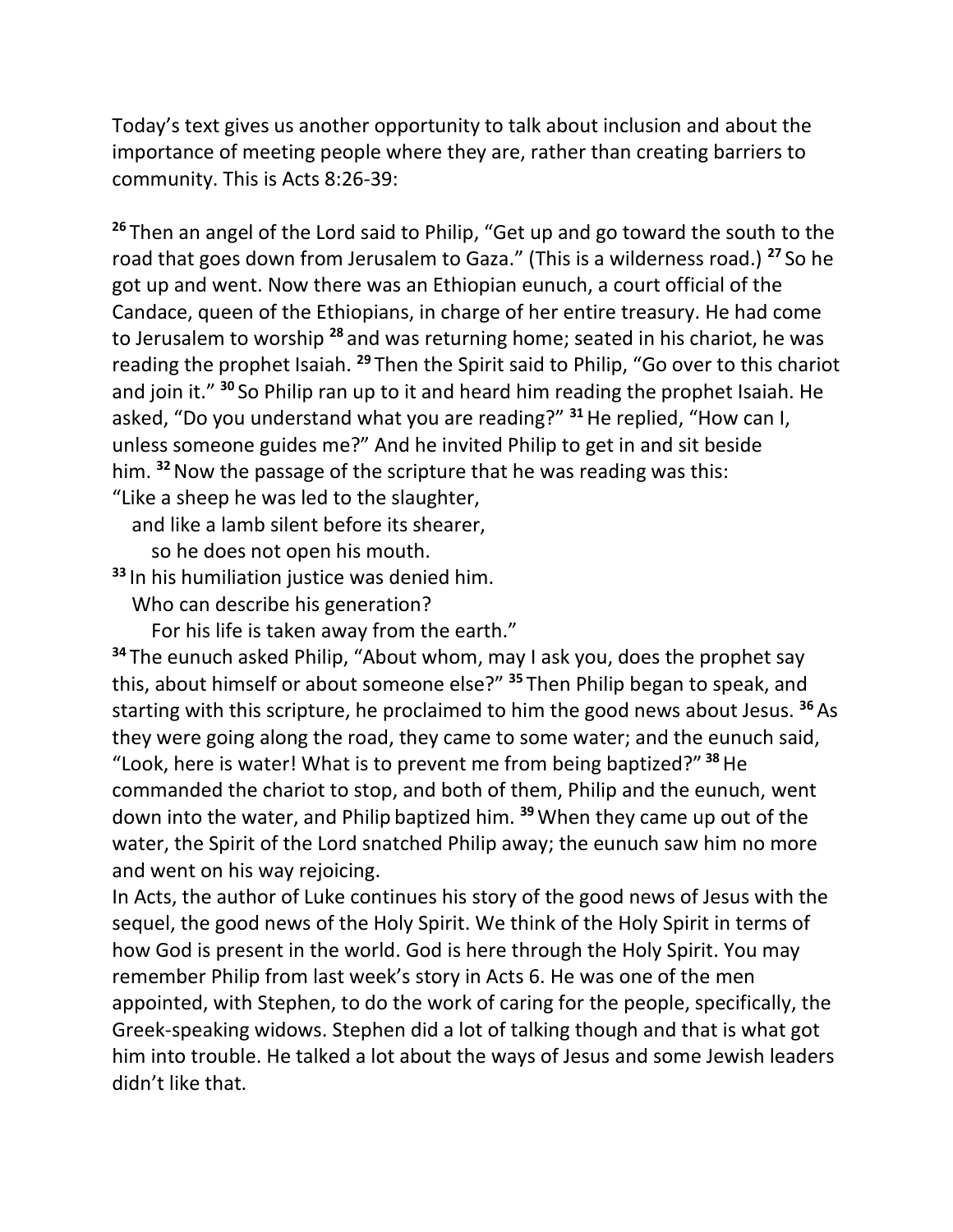After Stephen's death, a lot of the Jesus followers left Jerusalem as fast as they could because they feared similar persecution. The fact that so many of Jesus' followers fled Jerusalem ended up being a good thing, from a church growth perspective, because the stories of Jesus were told to people and places all over Judea and beyond. The Spirit of God was loose in the world beyond Jerusalem and beyond Judaism.

This story of Philips's encounter with the Ethiopian, like many biblical stories, includes a messenger from God. An angel of the Lord sent Philip to the Gaza Road where he encountered a man who was a eunuch. Eunuchs were castrated men, either they were born that way or made that way to fulfill a specific role in society. Castration affected muscle mass, physical strength, and the amount of body hair on a man, most eunuchs are beardless. They very often rose to places of influence in royal courts because they were not seen as a threat to the royal blood line. They ended up with wealth and power, yet they were on the margins of community.

In the ancient world, eunuchs were outsiders because they could not procreate. Bringing offspring into the world was an important part of a person's place in society. The anxiety around reproducing was rooted in the realities of short life expectancy and high infant mortality. And as you know, when infant mortality is high, a lot of babies need to be born in order for the community to sustain itself, or even grow. More people in any community meant safety and security.

Another way in which eunuchs were kept on the outside in the ancient world is spelled out in Deuteronomy 23 at the beginning of a list of the ones excluded from Temple assembly, "No one whose testicles are crushed or whose penis is cut off shall be admitted to the assembly of the Lord. Before we begin criticizing Jewish law, I think it's important to mention that Jews were not alone in the ancient world in their discomfort with eunuchs (every community had anxiety over making more people) and later in the Hebrew Bible Isaiah 56:3-5 imagines a welcome for eunuchs and other groups who were kept on the outside.

One of the things we don't know about the eunuch is whether he was a Jewish or whether we was a Gentile. The fact that he was from Ethiopia did not mean he could not have been Jewish. There were Jewish people who exiled to Africa during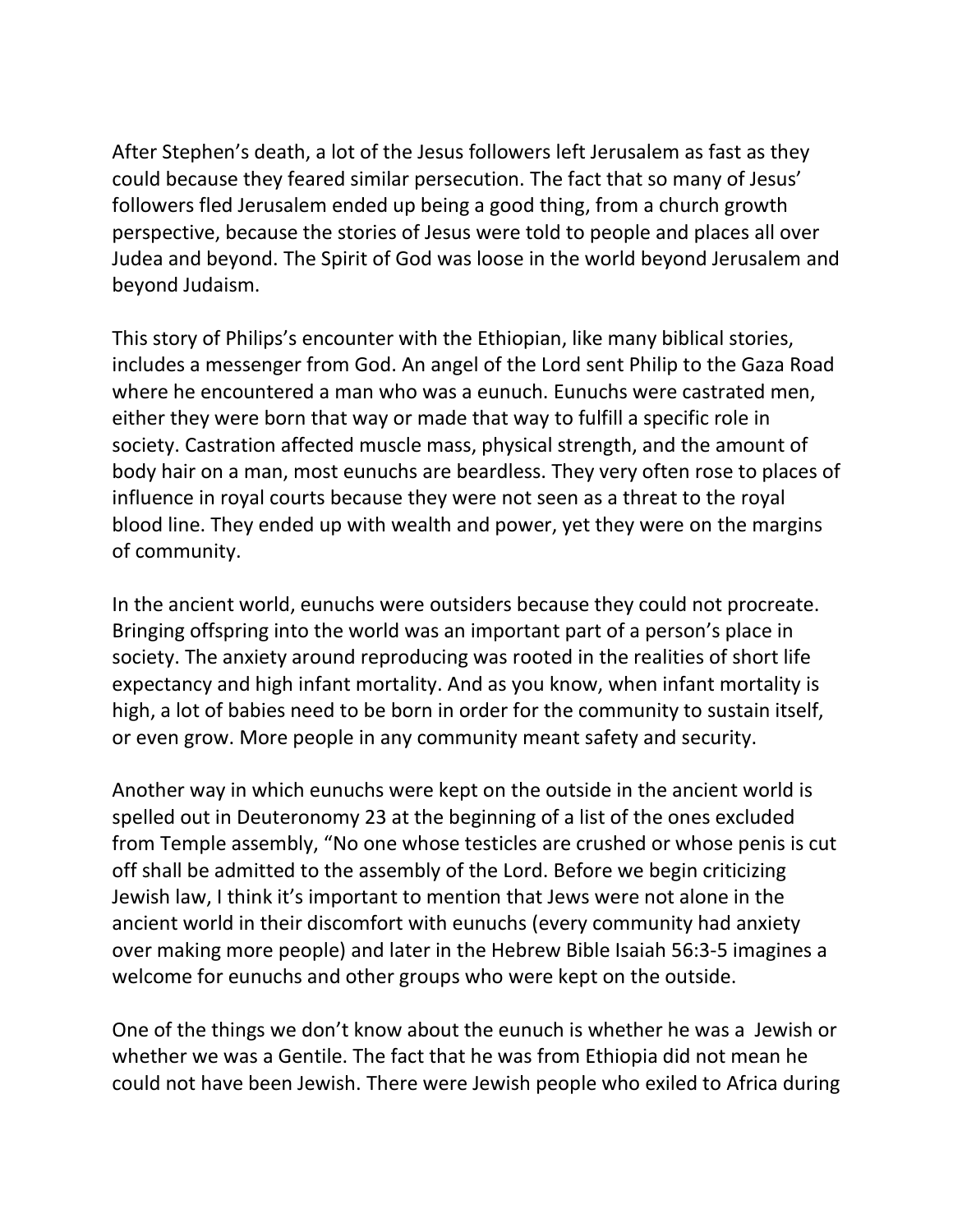the Babylonian Exile, so it isn't out of the question that he came from a Jewish family. He could have also been a Gentile who worshiped the God of Israel and adhered to some of the laws, rituals, and practices, but was not Jewish. Either way, his experience at the Temple was not what we would call an "all means all" experience. There was literally a gate that would have kept him from entering the assembly, whether because he was a eunuch or a Gentile or both, he was not allowed through the gate.

So that's what he had come from as he rode along in his chariot reading scripture. Philip, urged by the Holy Spirit, chased the eunuch down and asked, "Do you understand what you are reading?" **<sup>31</sup>**He replied, "How can I, unless someone guides me?" I love this exchange for a couple of reasons. First, Philip didn't immediately start talking at him as soon as he saw the scroll, but he met him where he was. And second, the eunuch was honest, "Ummm…no, I have no idea what this says." And rightly so, the passage he was reading from Isaiah isn't terribly direct. In fact, the eunuch asks Philip, "Who is the prophet talking about, himself or somebody else?"

Luckily for Philip, the passage from Isaiah the eunuch was reading was one of what is called the Servant Songs in Isaiah and the Christian tradition, for better or worse, tends to link it to Jesus. So, this was his opportunity to talk to the man about Jesus. The story doesn't tell us specifically what Philip said about Jesus. What do you think he said? What stories did Philip tell him? When someone asks you about Jesus, what stories do you share?

Well, whatever Philip said, when the man saw some water beside the road, he was inspired to ask, what I think is a pretty telling question, "What is to prevent me from being baptized?" It's like he was expecting there to be a list of reasons why he couldn't be claimed by God. Eunuchs aren't welcome. People from Africa aren't welcome. Gentiles aren't welcome. That's what he was expecting. Instead, he got a wide open door. How cool is that? I imagine the coolness of the water felt especially refreshing to both Philip and the eunuch that day. After the eunuch was baptized, the story tells us the Spirit of God came along and snatched Philip away…I mean, his work there was done. There was more to do. And the eunuch was, maybe for the first time, filled with joy. Finally, he knew he belonged…to God and to a community of faithful Jesus followers.